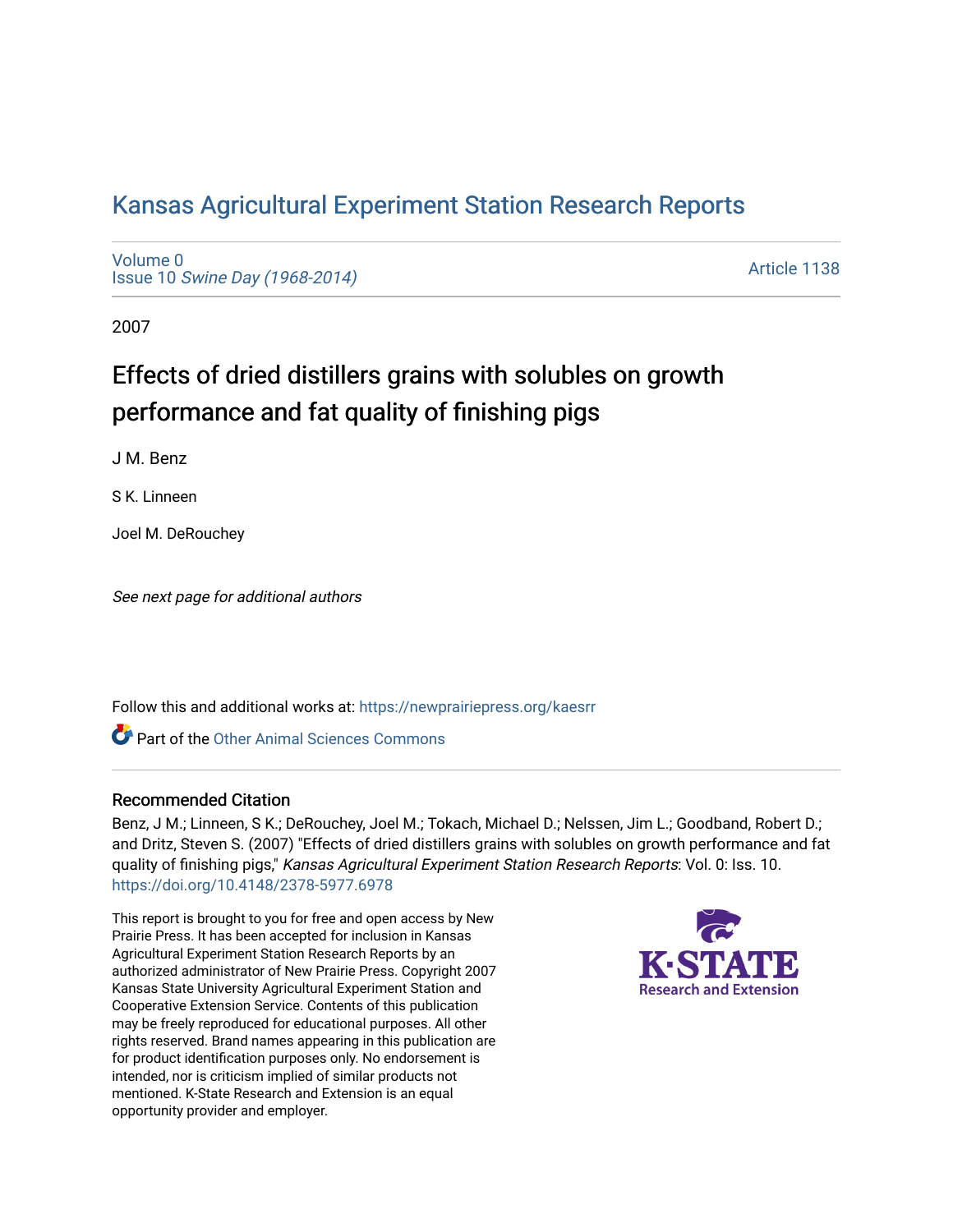# Effects of dried distillers grains with solubles on growth performance and fat quality of finishing pigs

## **Abstract**

A total of 1,112 pigs were used in a 78-d growth assay evaluating the effects of increasing dried distillers grains with solubles (DDGS, 0, 5, 10, 15, or 20%) on pig growth performance and carcass characteristics. At the end of the trial, jowl fat, belly fat, and backfat samples were collected and analyzed for fatty acid profile and iodine value (IV). From d 0 to 78, ADG and ADFI decreased (linear; P<0.04) with increasing DDGS with the greatest reduction occurring between pigs fed 15 and 20% DDGS. Feed efficiency tended to improve (P<0.06) for pigs fed 5% DDGS compared with those fed other dietary treatments. Increasing DDGS decreased (P<0.04) carcass weight and percent yield. There was no difference (P>0.22) in loin depth, but increasing DDGS tended to decrease (P<0.09) backfat and fat-free lean index (FFLI). Backfat, jowl fat, and belly fat iodine values and percentage C 18:2 fatty acids increased (linear, P<0.02) with increasing DDGS in both the  $\hat{\mathsf{a}} \in \mathsf{c}$ etopped $\hat{\mathsf{a}} \in ?$  pigs marketed 21 d before trial conclusion and pigs marketed at trial completion. Increasing DDGS decreased (linear, P<0.05) percentage saturated fatty acids in backfat and belly fat in both marketing groups and percentage saturated fatty acids in jowl fat with increasing DDGS in the diet in the pigs marketed at trial completion. Barrows had decreased (P<0.04) belly fat iodine values and percentage 18:2 fatty acids when compared to gilts. Barrows also had increased (P<0.05) jowl fat and belly fat percentage 18:2 fatty acids when compared to gilts. Based on these results and previous research trials, dried distillers grain with solubles from this source can be fed up to 15% before seeing reductions in ADG; however, the increase in iodine value and decrease in dressing percentage must be considered in determining the economic value of DDGS.; Swine Day, 2007, Kansas State University, Manhattan, KS, 2007

## Keywords

Kansas Agricultural Experiment Station contribution; no. 08-121-S; Swine day, 2007; Report of progress (Kansas State University. Agricultural Experiment Station and Cooperative Extension Service); 985; Swine; DDGS; Feed ingredients; Pork quality

### Creative Commons License



This work is licensed under a [Creative Commons Attribution 4.0 License](https://creativecommons.org/licenses/by/4.0/).

### Authors

J M. Benz, S K. Linneen, Joel M. DeRouchey, Michael D. Tokach, Jim L. Nelssen, Robert D. Goodband, and Steven S. Dritz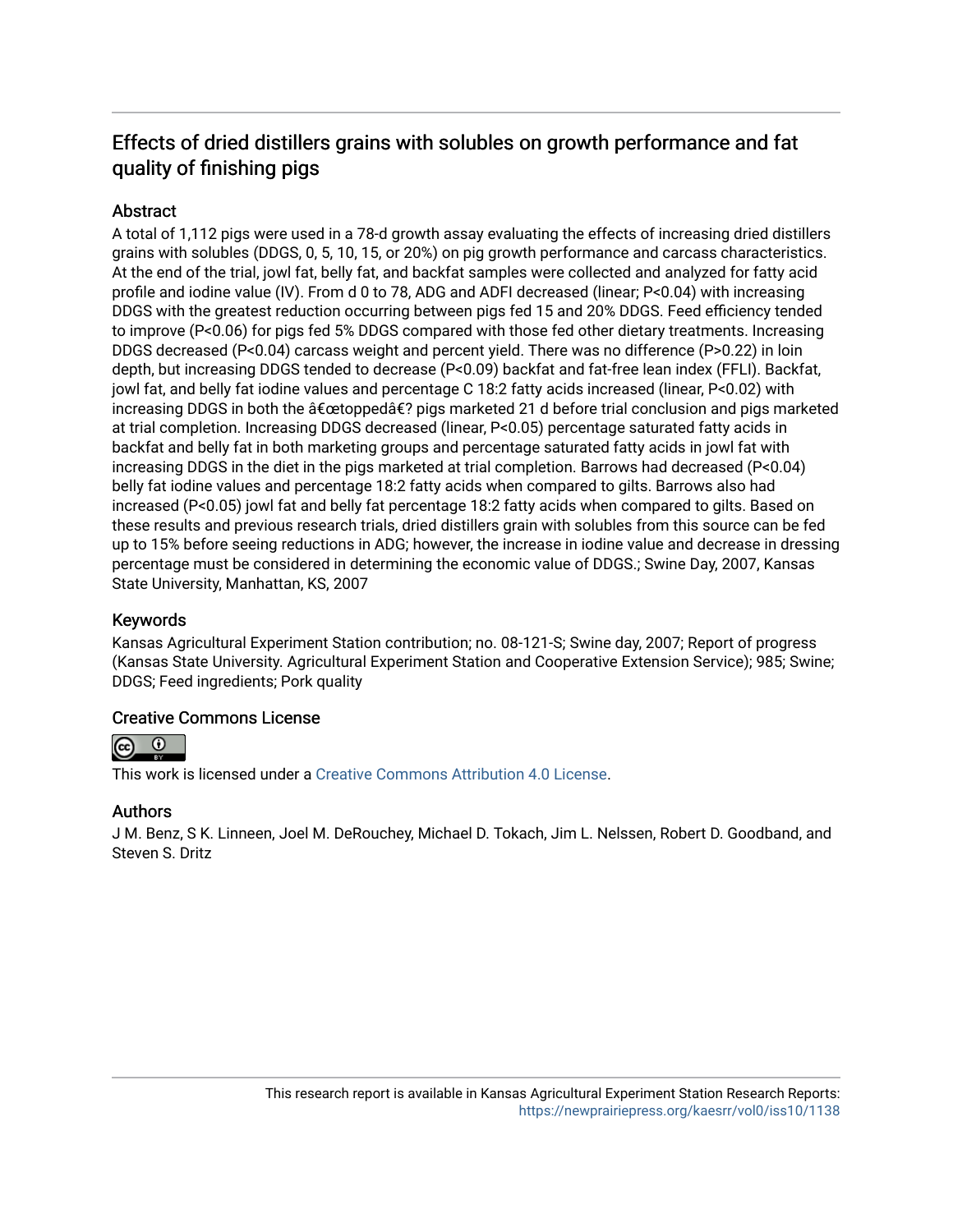#### **EFFECTS OF DRIED DISTILLERS GRAINS WITH SOLUBLES ON GROWTH**  PERFORMANCE AND FAT QUALITY OF FINISHING PIGS<sup>1</sup>

*<sup>2</sup> J. M. Benz, S. K. Linneen, J. M. DeRouchey, M. D. Tokach, S. S. Dritz , J. L. Nelssen, and R. D. Goodband* 

#### **Summary**

A total of 1,112 pigs were used in a 78-d growth assay evaluating the effects of increasing dried distillers grains with solubles (DDGS, 0, 5, 10, 15, or 20%) on pig growth performance and carcass characteristics. At the end of the trial, jowl fat, belly fat, and backfat samples were collected and analyzed for fatty acid profile and iodine value (IV). From d 0 to 78, ADG and ADFI decreased (linear; *P*<0.04) with increasing DDGS with the greatest reduction occurring between pigs fed 15 and 20% DDGS. Feed efficiency tended to improve  $(P<0.06)$  for pigs fed 5% DDGS compared with those fed other dietary treatments. Increasing DDGS decreased (*P<*0.04) carcass weight and percent yield. There was no difference (*P*>0.22) in loin depth, but increasing DDGS tended to decrease (*P<*0.09) backfat and fat-free lean index (FFLI). Backfat, jowl fat, and belly fat iodine values and percentage C 18:2 fatty acids increased (linear, *P*<0.02) with increasing DDGS in both the "topped" pigs marketed 21 d before trial conclusion and pigs marketed at trial completion. Increasing DDGS decreased (linear, *P*<0.05) percentage saturated fatty acids in backfat and belly fat in both marketing groups and percentage saturated fatty acids in jowl fat with increasing DDGS in the diet in

the pigs marketed at trial completion. Barrows had decreased (*P*<0.04) belly fat iodine values and percentage 18:2 fatty acids when compared to gilts. Barrows also had increased (*P*<0.05) jowl fat and belly fat percentage 18:2 fatty acids when compared to gilts. Based on these results and previous research trials, dried distillers grain with solubles from this source can be fed up to 15% before seeing reductions in ADG; however, the increase in iodine value and decrease in dressing percentage must be considered in determining the economic value of DDGS.

(Key words; DDGS, feed ingredients, pork quality.)

#### **Introduction**

Demands in fuel ethanol production have led to an increase in dried distillers grains with solubles (DDGS), which is the major byproduct of dry corn milling from fuel ethanol production. The swine industry has the opportunity to incorporate DDGS into diets because of increased availability. Newer ethanol plants, built after 1990, have improved processing techniques that can increase amino acid digestibility and make DDGS more applicable to swine industry use.

<sup>&</sup>lt;sup>1</sup>Appreciation is expressed to New Horizon Farms for use of pigs and facilities and Richard Brobjorg, Cal Hulstein, and Marty Heintz for technical assistance.

<sup>&</sup>lt;sup>2</sup> Food Animal Health and Management Center, College of Veterinary Medicine.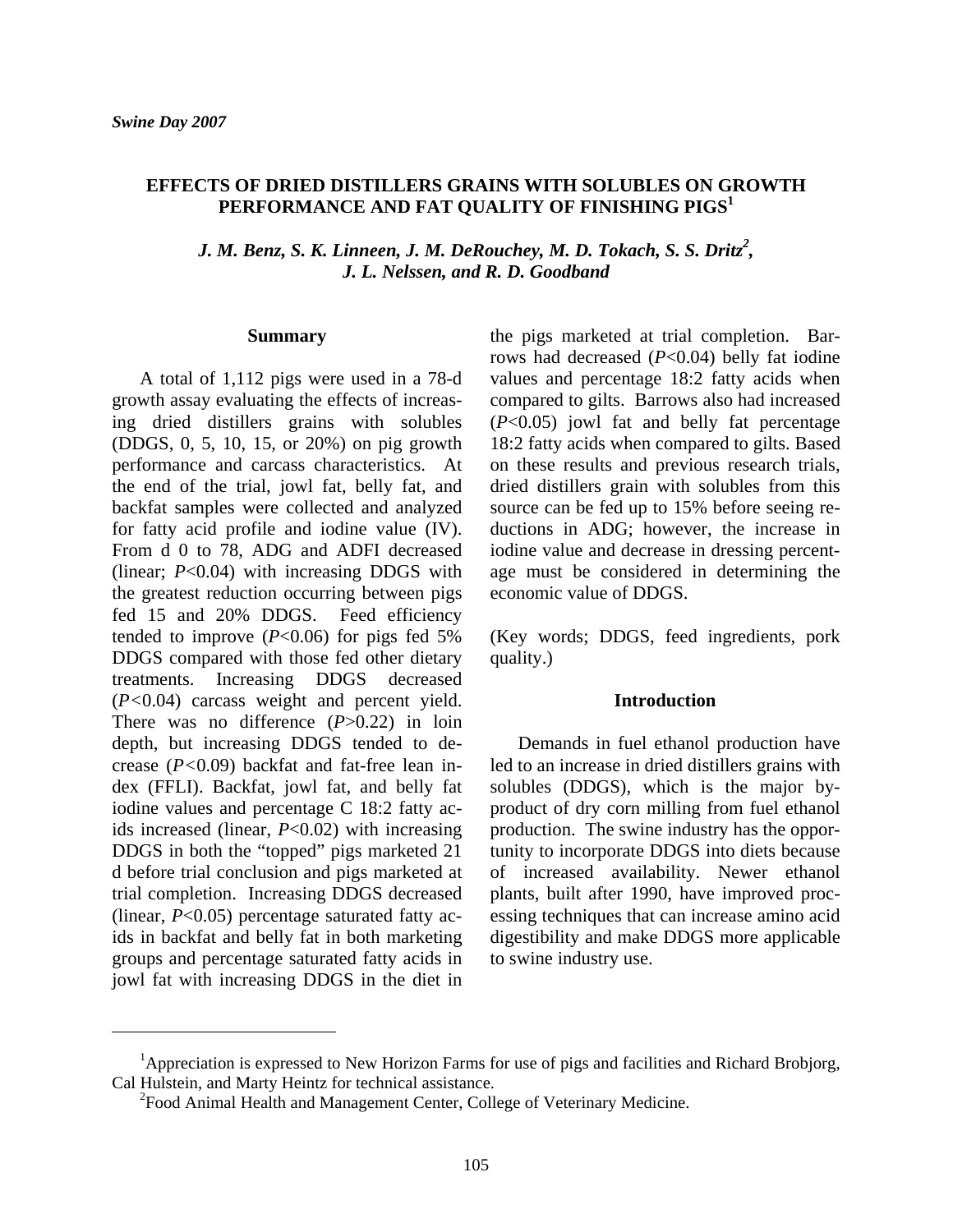When fed to livestock, the impact of DDGS on growth performance has been inconsistent due to product variability in drying methods, levels of residual sugars, or grain quality with respect to batch-to-batch variation. Research has shown that DDGS levels anywhere from 0% to 30% of the diet could be fed before growth performance was reduced. It has been theorized that variation in DDGS palatability between sources can influence performance.

Dried distillers grain with solubles also has been shown to impact carcass quality and characteristics when fed to grow-finish pigs. Specifically, feeding DDGS has been shown to reduce percent yield and carcass weight, increase carcass fat softness, and reduce belly firmness. Therefore, the objective of this research was to test the effect of DDGS on grow-finish pig performance, carcass characteristics and iodine value of belly fat and backfat.

#### **Procedures**

A total of 1,112 pigs were used in a 78-d growth assay evaluating the effects of increasing DDGS in the diet on pig growth performance and carcass characteristics. Dietary treatments were fed in meal form and contained 0, 5, 10, 15, or 20% DDGS. All diets contained 6% added fat with choice white grease as the fat source. Treatments were fed in four phases with Phase 1 fed from 110 to 130 lb, Phase 2 from 130 to 181 lb, Phase 3 from 181 to 232 lb, and Phase 4 from 232 to 271 lb (Tables 1 to 4).

Diets were formulated to 0.98, 0.83, 0.73, and 0.66% true ileal digestible (TID) lysine and to maintain minimum available P concentrations of 0.28, 0.25, 0.23, and 0.22% for phases 1 to 4, respectively. The diet containing 20% DDGS in phase 4 did not include supplemental phosphorus and exceeded the minimum requirement. There were 9 replicates per treatment with 25 to 28 pigs per pen. There was an equal distribution of barrows and gilts in each pen. The experiment was conducted in a commercial research finishing barn in southwestern Minnesota. Pens were 18  $\times$  10 feet. The barns were double curtain sided, with completely slatted flooring and a deep pit for manure storage. Each pen contained one self feeder and one cup waterer.

Pigs and feeders were weighed on d 0, 15, 29, 43, 57, and 78 to determine the response criteria of ADG, ADFI, and F/G. On d 57, the barn was "topped" to simulate normal pig marketing under commercial production practices. The three heaviest pigs from all pens were visually selected, removed, and marketed. From the tops, six barrows were randomly chosen from each treatment to collect jowl, backfat, and belly samples and analyze them for fatty acid analysis.

At the end of the experiment, pigs from each pen were individually tattooed with pen number and shipped to Swift processing plant (Worthington, MN) where standard carcass criteria of body weight (BW), loin and backfat (BF) depth, hot carcass weight, lean percentage, and yield were collected. Fat-free lean index (FFLI) was also measured using the equation  $50.767 + (0.035 \times hot)$ weight) – (8.979  $\times$  BF). Jowl, backfat, and belly samples were collected on one barrow and one gilt randomly chosen from each pen to analyze fat for fatty acid analysis. Samples were collected and frozen until further processing and analysis.

Iodine value was calculated from the following equation (AOCS, 1998):

C16:1(0.95)+C18:1(0.86)+C18:2(1.732)+C18: 3(2.616)+C20:1(0.785)+C22:1(0.723).

The fatty acids are represented as a percentage of the total fatty acids in the sample.

Data were analyzed by Analysis of Variance using the MIXED procedure of SAS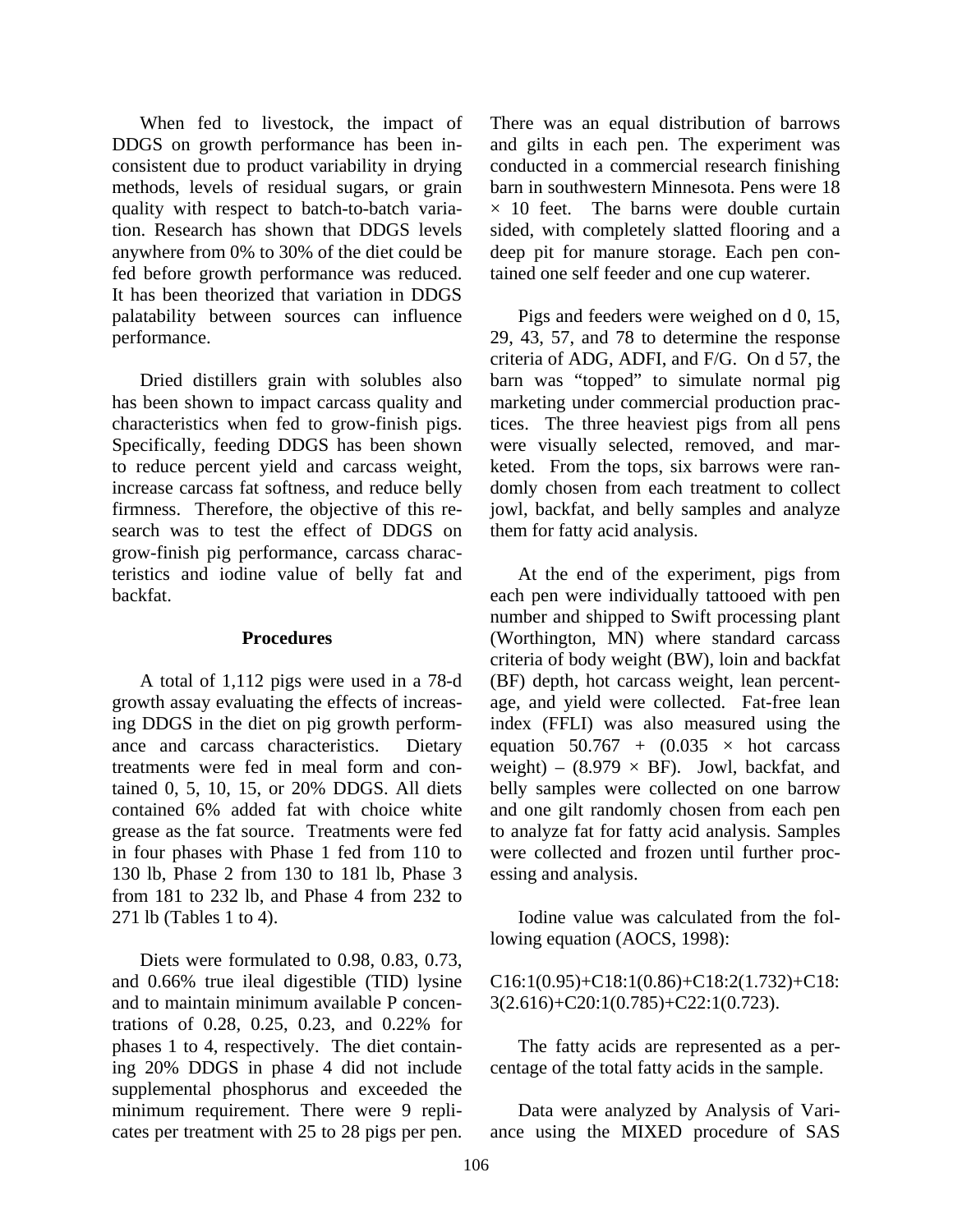(SAS Inst., Inc., Cary, NC). Pigs from all experiments were blocked based on initial weight. Linear and polynomial contrasts were used to determine the effects of increasing DDGS. Pen was the experimental unit, except for data analyzing "topped" pigs, where pig was the experimental unit. All growth data were analyzed as randomized complete block design. The "topped" pig fat analysis data was evaluated as a completely random design. The fat analysis data from the closeout pigs were analyzed as a split plot with DDGS treatments as a whole plot and gender as the subplot. Carcass weight was used as a covariate for the responses of BF, FFLI, and loin depth.

#### **Results and Discussion**

Overall (d 0 to 78), ADG and ADFI decreased (linear; *P<*0.04) with increasing DDGS (Table 5); however, the greatest difference in ADG occurred when DDGS in the diet was increased from 15 to 20%. Pigs fed 5% DDGS tended (*P<*0.06) to have improved F/G compared with pigs fed other dietary treatments. There were no differences (*P*>0.17) in live slaughter weight or loin depth. Carcass weight and percent yield decreased (*P*<0.04) with increasing DDGS in the diet. Increasing DDGS tended to decrease (*P*<0.09) backfat and FFLI.

Backfat, jowl fat, and belly fat iodine values and percentage C 18:2 fatty acids increased (linear, *P*<0.02) with increasing DDGS in both the "topped" pigs (Table 6) and pigs marketed at trial completion (Table 7). Percentage saturated fatty acids in backfat and belly fat decreased (linear, *P*<0.05) with increasing DDGS in the "topped" pigs and pigs marketed at trial completion. Percentage of saturated fatty acids in jowl fat also decreased (linear, *P*<0.03) with increasing DDGS in the pigs marketed at trial completion.

There were no gender by treatment interactions observed. Barrows had decreased (*P*<0.04) belly fat iodine values and percentage 18:2 fatty acids compared to gilts. Barrows also had increased (*P*<0.05) jowl fat and belly fat percentage 18:2 fatty acids compared to gilts.

Increasing DDGS reduced ADG, carcass weights and percent yield. The reduction in ADG was driven by a reduction in ADFI as DDGS level increased in the diet. The reduced carcass weights equated to a reduction of 4 lb per pig fed 20% DDGS. This reduction was caused by the combination of lower ADG and decreased percent yield as DDGS increased. First, the reduction in percent yield may be explained by the fact that visceral organ weights are not included in percent yield. Further, increased dietary protein, which caused increased metabolic activity may have contributed to percent yield reduction. Secondly, the reduction in percent yield could also be contributed to an increase in dietary fiber for pigs fed diets containing DDGS because of its high fiber content. Feeding fiber increases the rate of passage causing increased intestinal growth and gut cell proliferation. The weight of digesta is increased causing reduced percent yield. It has been well documented that feeding pigs diets high in fiber reduces percent yield, as is potentially the case when pigs consume diets containing DDGS.

Iodine values were also increased by feeding increasing DDGS, showing an increase of 3 to 4 g/100g in the various fat stores in pigs fed 20% DDGS. This increase caused jowl fat samples to exceed the maximum level of 73 g/100g for jowl fat set by Triumph Foods, St. Joseph, MO. Based on these results and previously conducted research trials, dried distillers grain with solubles from this source can be fed up to 15% before seeing reductions in growth performance. The linear reduction in yield and increase in iodine value must be considered when determining the economic value of DDGS.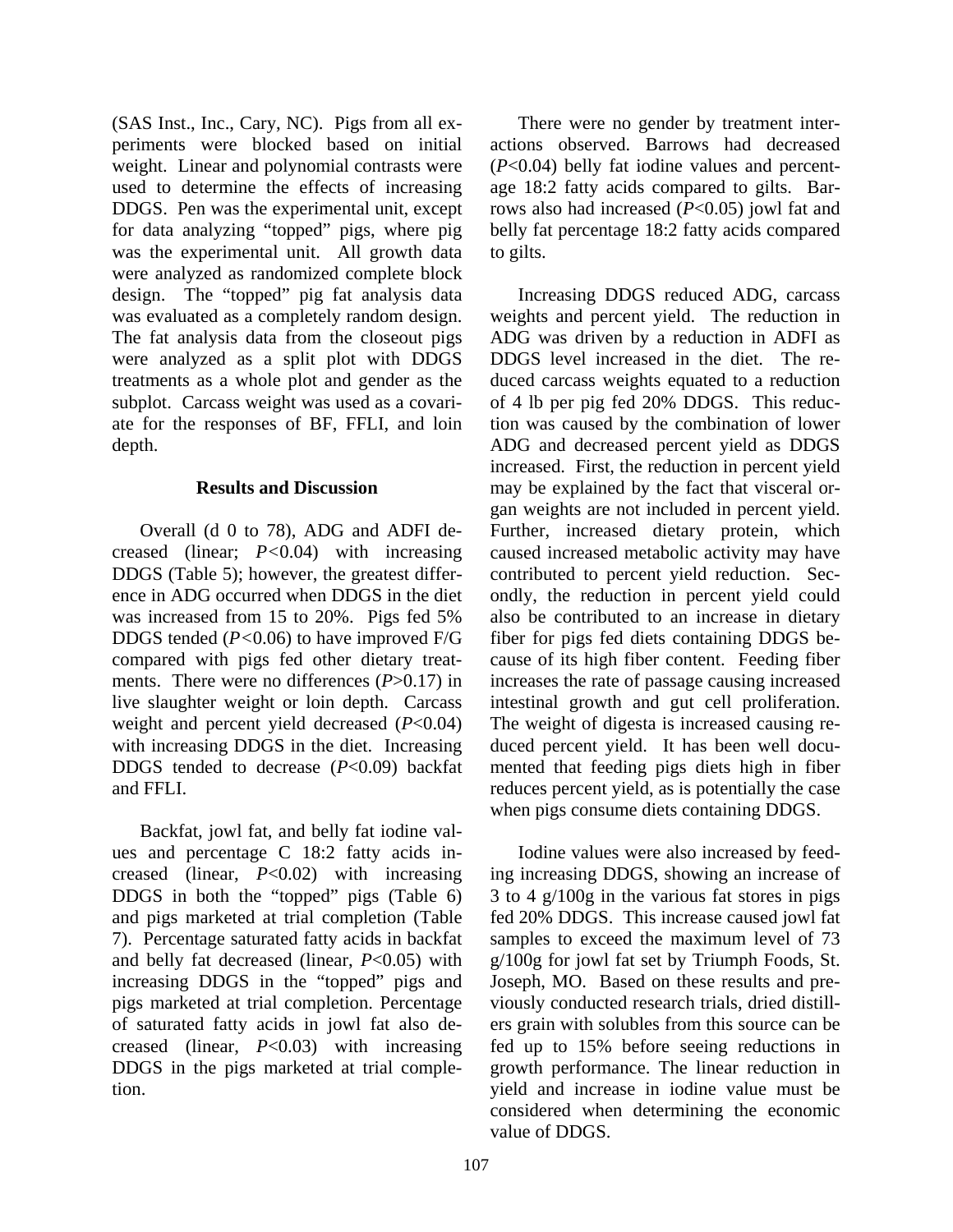|                                   | DDGS, %          |        |        |        |        |  |  |  |  |
|-----------------------------------|------------------|--------|--------|--------|--------|--|--|--|--|
| Item                              | $\boldsymbol{0}$ | 5      | 10     | 15     | 20     |  |  |  |  |
| Ingredient, %                     |                  |        |        |        |        |  |  |  |  |
| Corn                              | 65.00            | 60.65  | 56.30  | 51.95  | 47.60  |  |  |  |  |
| Soybean meal (46.5 % CP)          | 26.85            | 26.30  | 25.75  | 25.15  | 24.60  |  |  |  |  |
| <b>DDGS</b>                       | ---              | 5.00   | 10.00  | 15.00  | 20.00  |  |  |  |  |
| Choice white grease               | 6.00             | 6.00   | 6.00   | 6.00   | 6.00   |  |  |  |  |
| Monocalcium P $(21\% P)$          | 0.63             | 0.50   | 0.38   | 0.25   | 0.13   |  |  |  |  |
| Limestone                         | 0.85             | 0.90   | 0.94   | 0.99   | 1.03   |  |  |  |  |
| Salt                              | 0.35             | 0.35   | 0.35   | 0.35   | 0.35   |  |  |  |  |
| L-lysine HCl                      | 0.150            | 0.150  | 0.150  | 0.150  | 0.150  |  |  |  |  |
| Vitamin premix with phytase       | 0.075            | 0.075  | 0.075  | 0.075  | 0.075  |  |  |  |  |
| Trace mineral premix              | 0.075            | 0.075  | 0.075  | 0.075  | 0.075  |  |  |  |  |
| Total                             | 100.00           | 100.00 | 100.00 | 100.00 | 100.00 |  |  |  |  |
| Calculated analysis               |                  |        |        |        |        |  |  |  |  |
| True ileal digestible amino acids |                  |        |        |        |        |  |  |  |  |
| Lysine, %                         | 0.98             | 0.98   | 0.98   | 0.98   | 0.98   |  |  |  |  |
| Methionine:lysine ratio, %        | 27               | 28     | 29     | 31     | 32     |  |  |  |  |
| Met & cys: lysine ratio, %        | 55               | 58     | 60     | 63     | 65     |  |  |  |  |
| Threonine:lysine ratio, %         | 60               | 62     | 64     | 66     | 68     |  |  |  |  |
| Tryptophan: lysine ratio, %       | 19               | 20     | 20     | 21     | 21     |  |  |  |  |
| Total lysine, %                   | 1.10             | 1.10   | 1.10   | 1.11   | 1.11   |  |  |  |  |
| CP, %                             | 18.2             | 18.9   | 19.7   | 20.4   | 21.2   |  |  |  |  |
| TID lysine:calorie ratio, g/Mcal  | 2.71             | 2.71   | 2.71   | 2.70   | 2.70   |  |  |  |  |
| ME, kcal/kg                       | 3,616            | 3,618  | 3,622  | 3,624  | 3,627  |  |  |  |  |
| Ca, %                             | 0.55             | 0.55   | 0.55   | 0.55   | 0.55   |  |  |  |  |
| P, %                              | 0.50             | 0.49   | 0.49   | 0.49   | 0.48   |  |  |  |  |
| Available P, %                    | 0.28             | 0.28   | 0.28   | 0.28   | 0.28   |  |  |  |  |
| Analyzed values                   |                  |        |        |        |        |  |  |  |  |
| Dietary fat IV                    | 80.9             | 83.9   | 88.0   | 87.5   | 89.1   |  |  |  |  |
| Dietary IV                        | 78.5             | 82.2   | 91.5   | 95.4   | 99.8   |  |  |  |  |

**Table 1. Phase 1 Diet Composition (Fed from 108 to 130 lb; as-fed basis)**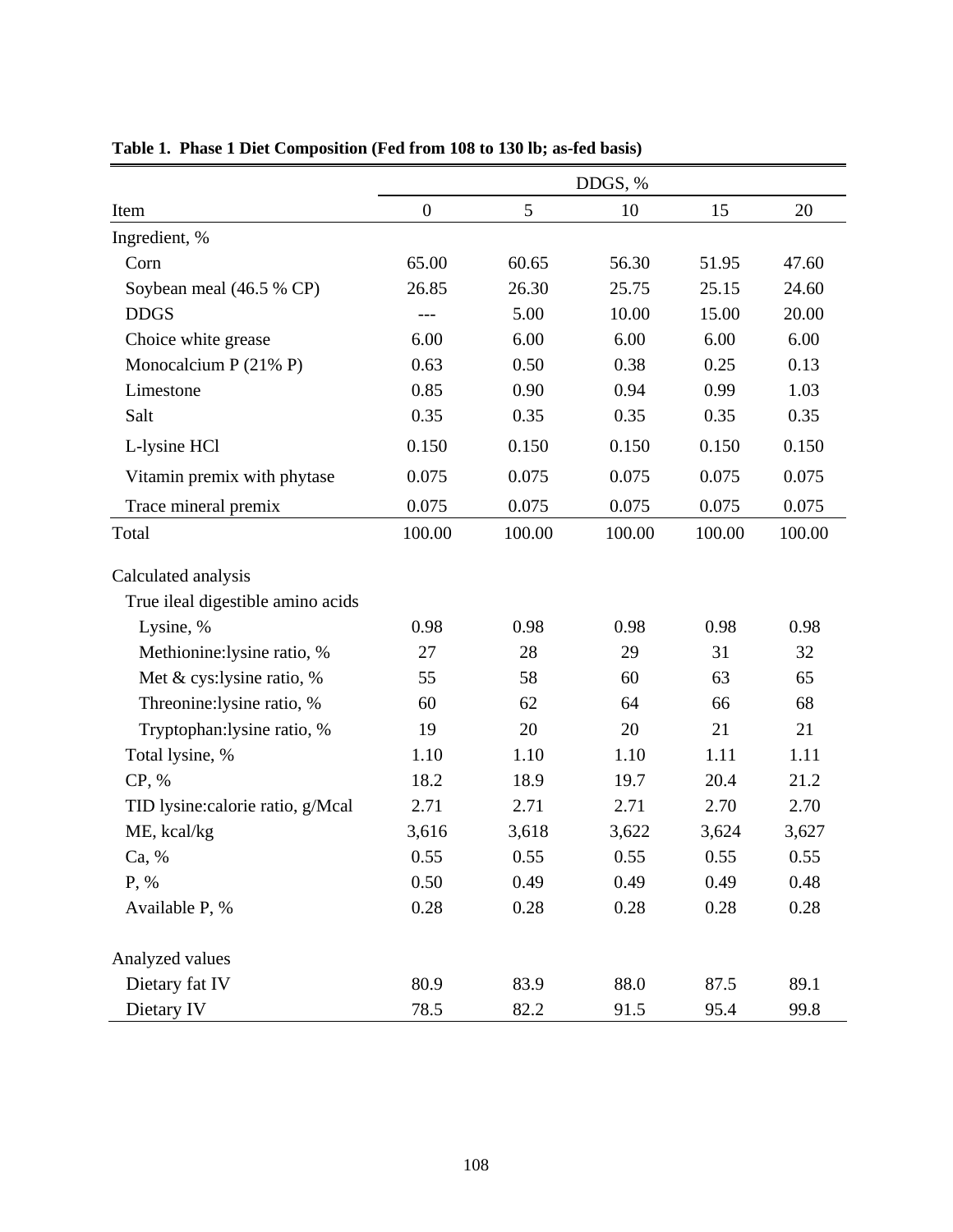|                                   | DDGS, %          |                |        |        |        |  |  |  |  |
|-----------------------------------|------------------|----------------|--------|--------|--------|--|--|--|--|
| Item                              | $\boldsymbol{0}$ | $\mathfrak{S}$ | 10     | 15     | 20     |  |  |  |  |
| Ingredient, %                     |                  |                |        |        |        |  |  |  |  |
| Corn                              | 71.05            | 66.70          | 62.35  | 58.00  | 53.65  |  |  |  |  |
| Soybean meal (46.5 % CP)          | 20.90            | 20.35          | 19.75  | 19.20  | 18.65  |  |  |  |  |
| <b>DDGS</b>                       | $---$            | 5.00           | 10.00  | 15.00  | 20.00  |  |  |  |  |
| Choice white grease               | 6.00             | 6.00           | 6.00   | 6.00   | 6.00   |  |  |  |  |
| Monocalcium P (21% P)             | 0.58             | 0.45           | 0.33   | 0.20   | 0.08   |  |  |  |  |
| Limestone                         | 0.85             | 0.89           | 0.92   | 0.98   | 1.03   |  |  |  |  |
| Salt                              | 0.35             | 0.35           | 0.35   | 0.35   | 0.35   |  |  |  |  |
| L-lysine HCl                      | 0.150            | 0.150          | 0.150  | 0.150  | 0.150  |  |  |  |  |
| Vitamin premix with phytase       | 0.063            | 0.063          | 0.063  | 0.063  | 0.063  |  |  |  |  |
| Trace mineral premix              | 0.063            | 0.063          | 0.063  | 0.063  | 0.063  |  |  |  |  |
| Total                             | 100.00           | 100.00         | 100.00 | 100.00 | 100.00 |  |  |  |  |
| Calculated analysis               |                  |                |        |        |        |  |  |  |  |
| True ileal digestible amino acids |                  |                |        |        |        |  |  |  |  |
| Lysine, %                         | 0.83             | 0.83           | 0.83   | 0.83   | 0.83   |  |  |  |  |
| Methionine:lysine ratio, %        | 28               | 30             |        | 33     | 34     |  |  |  |  |
| Met & cys:lysine ratio, %         | 59               | 62<br>64       |        | 67     | 70     |  |  |  |  |
| Threonine:lysine ratio, %         | 61               | 63             | 65     | 68     | 70     |  |  |  |  |
| Tryptophan: lysine ratio, %       | 19               | 20             | 20     | 21     | 22     |  |  |  |  |
| Total lysine, %                   | 0.93             | 0.94           | 0.94   | 0.94   | 0.94   |  |  |  |  |
| CP, %                             | 15.9             | 16.7           | 17.4   | 18.2   | 18.9   |  |  |  |  |
| TID lysine:calorie ratio, g/Mcal  | 2.29             | 2.29           | 2.29   | 2.29   | 2.29   |  |  |  |  |
| ME, kcal/kg                       | 3,620            | 3,622          | 3,627  | 3,629  | 3,633  |  |  |  |  |
| Ca, %                             | 0.52             | 0.52           | 0.52   | 0.52   | 0.52   |  |  |  |  |
| P, %                              | 0.46             | 0.46           | 0.46   | 0.45   | 0.45   |  |  |  |  |
| Available P, %                    | 0.25             | 0.25           | 0.25   | 0.25   | 0.25   |  |  |  |  |
| Analyzed values                   |                  |                |        |        |        |  |  |  |  |
| Dietary fat IV                    | 84.2             | 86.4           | 86.2   | 87.3   | 88.6   |  |  |  |  |
| Dietary IV                        | 78.3             | 86.4           | 87.9   | 96.9   | 97.4   |  |  |  |  |

**Table 2. Phase 2 Diet Composition (Fed from 130 to 181 lb; as-fed basis)**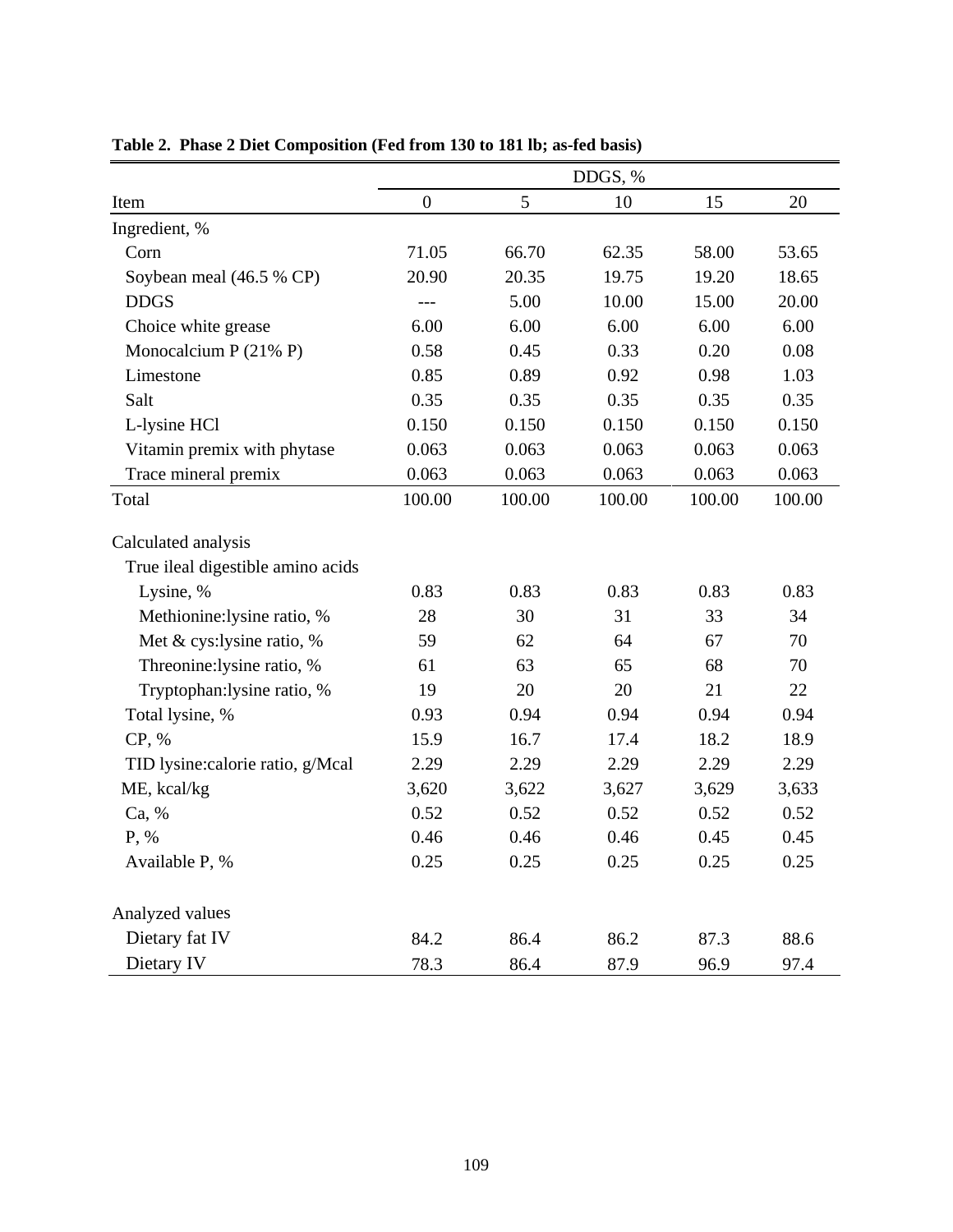|                                   | DDGS, %          |        |        |        |        |  |  |  |  |
|-----------------------------------|------------------|--------|--------|--------|--------|--|--|--|--|
| Item                              | $\boldsymbol{0}$ | 5      | 10     | 15     | 20     |  |  |  |  |
| Ingredient, %                     |                  |        |        |        |        |  |  |  |  |
| Corn                              | 75.15            | 70.80  | 66.45  | 62.10  | 57.75  |  |  |  |  |
| Soybean meal (46.5 % CP)          | 16.90            | 16.35  | 15.80  | 15.20  | 14.65  |  |  |  |  |
| <b>DDGS</b>                       | $---$            | 5.00   | 10.00  | 15.00  | 20.00  |  |  |  |  |
| Choice white grease               | 6.00             | 6.00   | 6.00   | 6.00   | 6.00   |  |  |  |  |
| Monocalcium P $(21\% P)$          | 0.53             | 0.40   | 0.27   | 0.14   | 0.01   |  |  |  |  |
| Limestone                         | 0.80             | 0.84   | 0.89   | 0.93   | 0.97   |  |  |  |  |
| Salt                              | 0.35             | 0.35   | 0.35   | 0.35   | 0.35   |  |  |  |  |
| L-lysine HCl                      | 0.150            | 0.150  | 0.150  | 0.150  | 0.150  |  |  |  |  |
| Vitamin premix with phytase       | 0.063            | 0.063  | 0.063  | 0.063  | 0.063  |  |  |  |  |
| Trace mineral premix              | 0.063            | 0.063  | 0.063  | 0.063  | 0.063  |  |  |  |  |
| Total                             | 100.00           | 100.00 | 100.00 | 100.00 | 100.00 |  |  |  |  |
| Calculated analysis               |                  |        |        |        |        |  |  |  |  |
| True ileal digestible amino acids |                  |        |        |        |        |  |  |  |  |
| Lysine, %                         | 0.73             | 0.73   | 0.73   | 0.73   | 0.73   |  |  |  |  |
| Methionine:lysine ratio, %        | 30               | 32     | 33     | 35     | 37     |  |  |  |  |
| Met & cys:lysine ratio, %         | 62               | 65     | 68     | 71     | 75     |  |  |  |  |
| Threonine:lysine ratio, %         | 62               | 64     | 67     | 70     | 72     |  |  |  |  |
| Tryptophan: lysine ratio, %       | 19               | 19     | 20     | 21     | 22     |  |  |  |  |
| Total lysine, %                   | 0.82             | 0.83   | 0.83   | 0.83   | 0.83   |  |  |  |  |
| CP, %                             | 14.4             | 15.1   | 15.9   | 16.7   | 17.4   |  |  |  |  |
| TID lysine: calorie ratio, g/Mcal | 2.01             | 2.01   | 2.01   | 2.01   | 2.01   |  |  |  |  |
| ME, kcal/kg                       | 3,628            | 3,629  | 3,631  | 3,635  | 3,638  |  |  |  |  |
| Ca, %                             | 0.48             | 0.48   | 0.48   | 0.48   | 0.48   |  |  |  |  |
| P, %                              | 0.44             | 0.43   | 0.43   | 0.42   | 0.42   |  |  |  |  |
| Available P, % <sup>e</sup>       | 0.23             | 0.23   | 0.23   | 0.23   | 0.23   |  |  |  |  |
| Analyzed values                   |                  |        |        |        |        |  |  |  |  |
| Dietary fat IV                    | 84.9             | 86.7   | 87.0   | 90.6   | 89.7   |  |  |  |  |
| Dietary IV                        | 74.7             | 83.3   | 84.4   | 91.5   | 97.8   |  |  |  |  |

**Table 3. Phase 3 Diet Composition (Fed from 181 to 231 lb; as-fed basis)** 

a Dietary treatments fed in meal form from 181 to 231 lb.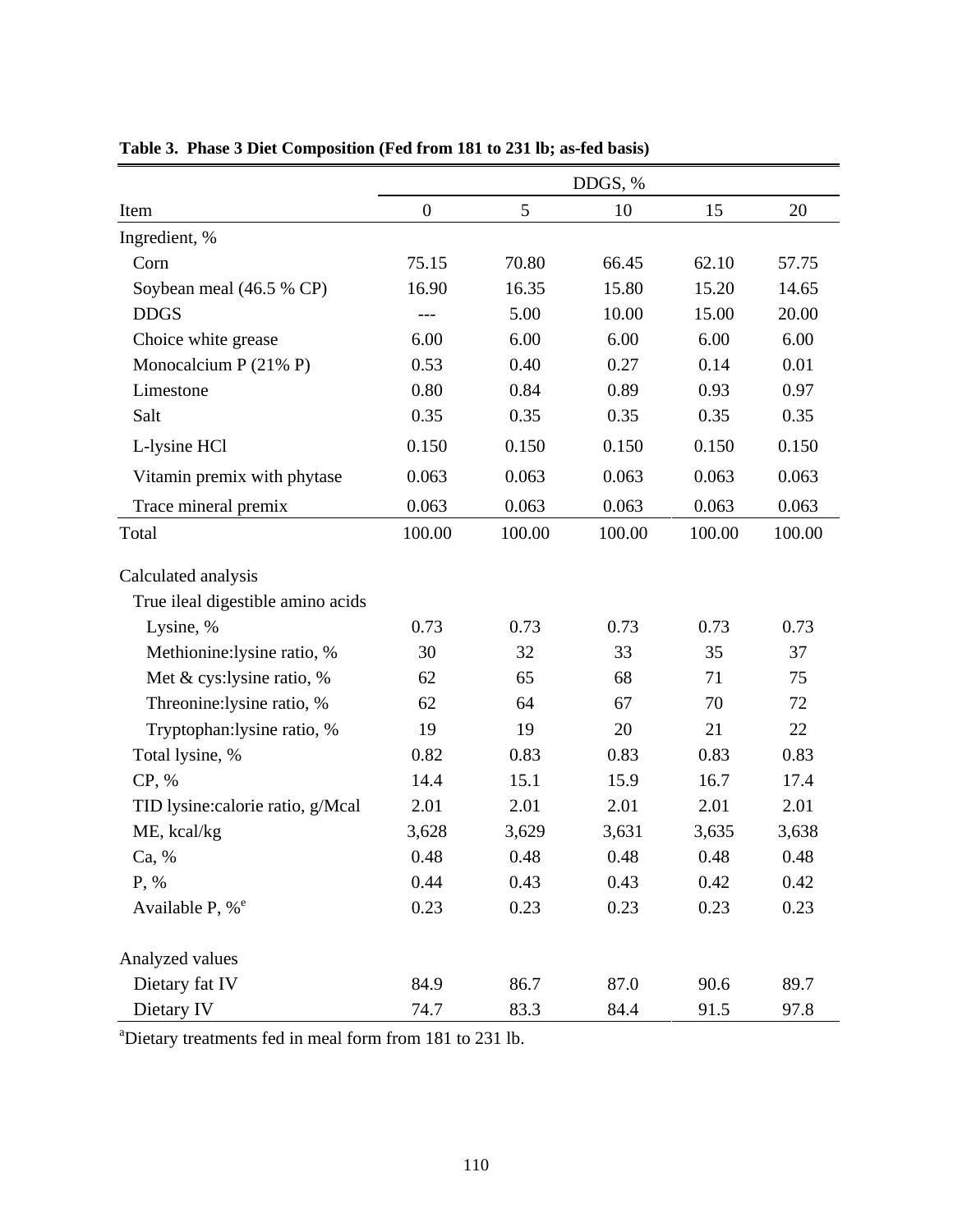|                                   |                  |        | DDGS, % |        |        |
|-----------------------------------|------------------|--------|---------|--------|--------|
| Item                              | $\boldsymbol{0}$ | 5      | 10      | 15     | 20     |
| Ingredient, %                     |                  |        |         |        |        |
| Corn                              | 77.90            | 73.55  | 69.20   | 64.90  | 60.55  |
| Soybean meal (46.5 % CP)          | 14.15            | 13.55  | 13.00   | 12.45  | 11.85  |
| <b>DDGS</b>                       |                  | 5.00   | 10.00   | 15.00  | 20.00  |
| Choice white grease               | 6.00             | 6.00   | 6.00    | 6.00   | 6.00   |
| Monocalcium P $(21\% P)$          | 0.53             | 0.39   | 0.26    | 0.13   |        |
| Limestone                         | 0.83             | 0.87   | 0.91    | 0.96   | 1.00   |
| Salt                              | 0.35             | 0.35   | 0.35    | 0.35   | 0.35   |
| L-lysine HCl                      | 0.150            | 0.150  | 0.150   | 0.150  | 0.150  |
| Vitamin premix with phytase       | 0.050            | 0.050  | 0.050   | 0.050  | 0.050  |
| Trace mineral premix              | 0.050            | 0.050  | 0.050   | 0.050  | 0.050  |
| Total                             | 100.00           | 100.00 | 100.00  | 100.00 | 100.00 |
| Calculated analysis               |                  |        |         |        |        |
| True ileal digestible amino acids |                  |        |         |        |        |
| Lysine, %                         | 0.66             | 0.66   | 0.66    | 0.66   | 0.66   |
| Methionine:lysine ratio, %        | 31               | 33     | 35      | 37     | 39     |
| Met & cys:lysine ratio, %         | 64               | 68     | 71      | 75     | 79     |
| Threonine:lysine ratio, %         | 63               | 65     | 68      | 71     | 74     |
| Tryptophan:lysine ratio, %        | 18               | 19     | 20      | 21     | 22     |
| Total lysine, %                   | 0.75             | 0.75   | 0.75    | 0.76   | 0.76   |
| CP, %                             | 13.3             | 14.1   | 14.8    | 15.6   | 16.4   |
| TID lysine: calorie ratio, g/Mcal | 1.82             | 1.82   | 1.82    | 1.82   | 1.81   |
| ME, kcal/kg                       | 3,626            | 3,629  | 3,633   | 3,636  | 3,639  |
| Ca, %                             | 0.48             | 0.48   | 0.48    | 0.48   | 0.48   |
| P, %                              | 0.43             | 0.42   | 0.42    | 0.41   | 0.41   |
| Available P, % <sup>e</sup>       | 0.22             | 0.22   | 0.22    | 0.22   | 0.22   |
| Analyzed values                   |                  |        |         |        |        |
| Dietary fat IV                    | 86.9             | 90.0   | 86.9    | 86.6   | 87.1   |
| Dietary IV                        | 86.0             | 91.8   | 89.5    | 94.4   | 95.0   |

**Table 4. Phase 4 Diet Composition (Fed from 231 to 271 lb; as-fed basis)**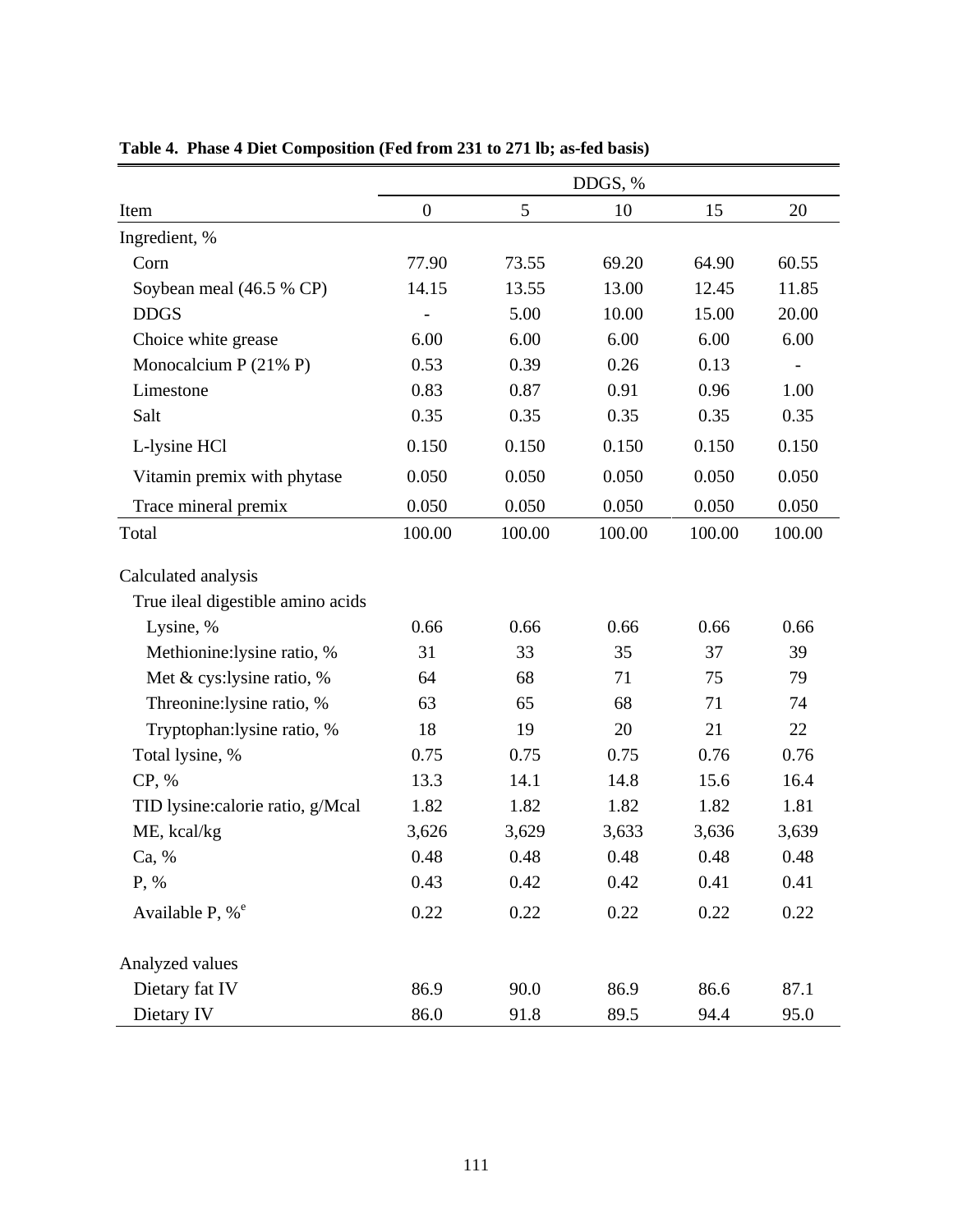|                          |                  |       | DDGS, % |       |       | Probability, $P <$         |      |      |           |
|--------------------------|------------------|-------|---------|-------|-------|----------------------------|------|------|-----------|
| Item                     | $\boldsymbol{0}$ | 5     | 10      | 15    | 20    | Treatment Linear Quadratic |      |      | <b>SE</b> |
| D 0 to 78                |                  |       |         |       |       |                            |      |      |           |
| ADG, lb                  | 2.03             | 2.02  | 2.02    | 1.98  | 1.95  | 0.0003                     | 0.02 | 0.43 | 11.9      |
| ADFI, lb                 | 5.27             | 5.11  | 5.22    | 5.09  | 5.05  | 0.0003                     | 0.04 | 0.98 | 31.4      |
| F/G                      | 2.60             | 2.53  | 2.59    | 2.58  | 2.59  | 0.06                       | 0.46 | 0.14 | 0.003     |
| Slaughter wt, $lb^b$     | 259.9            | 259.7 | 259.6   | 256.7 | 256.7 | 0.68                       | 0.17 | 0.85 | 1.03      |
| Carcass wt, lb           | 196.7            | 195.9 | 195.4   | 193.1 | 192.7 | 0.7                        | 0.04 | 0.86 | 0.83      |
| Yield, %                 | 75.67            | 75.46 | 75.39   | 75.22 | 75.06 | 0.24                       | 0.02 | 1.00 | 0.002     |
| Backfat, in <sup>c</sup> | 0.733            | 0.741 | 0.717   | 0.713 | 0.705 | 0.016                      | 0.07 | 0.97 | 0.35      |
| Loin depth, $mmc$        | 2.31             | 2.30  | 2.29    | 2.26  | 2.27  | 0.03                       | 0.22 | 0.98 | 0.81      |
| FFLI, $\%$ <sup>cd</sup> | 49.34            | 49.45 | 49.53   | 49.70 | 49.65 | 0.48                       | 0.09 | 0.67 | 0.15      |

**Table 5. Effects of Increasing DDGS on Growing-finishing Pig Performance and Carcass Characteristics (Exp. 3)a**

<sup>a</sup>A total of 1,112 pigs (initially 49.67 kg) with 25 to 28 pigs per pen and 9 replications per treatment.<br><sup>b</sup>Weight determined at slaughter plant.

c Data analyzed using carcass weight as a covariate.

d Fat-free lean index.

|                          |          |      | DDGS, % |      | Probability, $P <$ |                     |      |           |           |
|--------------------------|----------|------|---------|------|--------------------|---------------------|------|-----------|-----------|
| Item                     | $\theta$ | 5    | 10      | 15   | 20                 | Linear<br>Treatment |      | Quadratic | <b>SE</b> |
| Iodine value, $g/100 g$  |          |      |         |      |                    |                     |      |           |           |
| <b>Backfat</b>           | 67.9     | 69.3 | 71.8    | 72.3 | 72.3               | 0.01                | 0.01 | 0.15      | 0.94      |
| Jowl fat                 | 69.3     | 70.3 | 70.3    | 71.3 | 72.9               | 0.11                | 0.02 | 0.53      | 1.00      |
| Belly fat                | 67.5     | 69.6 | 70.8    | 72.0 | 73.8               | 0.02                | 0.01 | 0.92      | 1.20      |
| C 18:2 fatty acids, %    |          |      |         |      |                    |                     |      |           |           |
| <b>Backfat</b>           | 13.7     | 15.2 | 16.5    | 17.5 | 17.6               | 0.01                | 0.01 | 0.24      | 0.69      |
| Jowl fat                 | 13.0     | 13.9 | 14.1    | 15.4 | 15.8               | 0.01                | 0.01 | 0.99      | 0.57      |
| Belly fat                | 13.3     | 14.8 | 15.8    | 17.3 | 17.9               | 0.01                | 0.01 | 0.60      | 0.64      |
| Saturated fatty acids, % |          |      |         |      |                    |                     |      |           |           |
| <b>Backfat</b>           | 36.1     | 35.1 | 34.4    | 34.6 | 33.7               | 0.21                | 0.03 | 0.62      | 0.73      |
| Jowl fat                 | 33.8     | 33.6 | 33.9    | 33.9 | 32.5               | 0.47                | 0.27 | 0.28      | 0.68      |
| Belly fat                | 36.2     | 35.4 | 35.1    | 35.1 | 33.7               | 0.30                | 0.05 | 0.76      | 0.83      |

Table 6. Effects of Increasing DDGS on Fat Quality of Topped Pigs (Exp. 3)<sup>a</sup>

a Means represent 6 observations (pigs) per treatment.